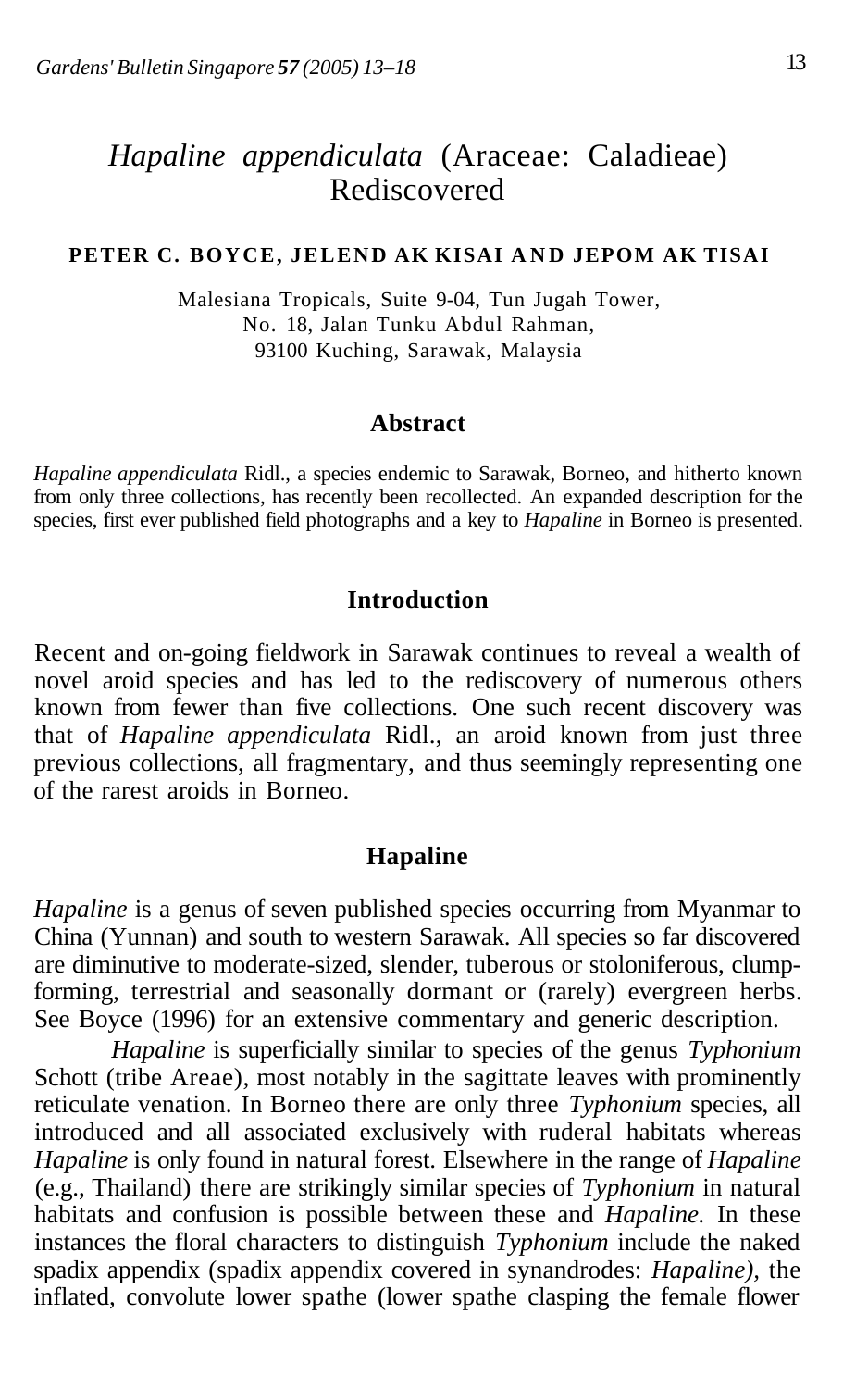zone: *Hapaline),* free male flowers (stamens fused into synandria: *Hapaline)*  and the female flower zone free (fused to the abaxial lower spathe surface: *Hapaline).* 

# *Hapaline appendiculata* **Ridl.**

*Hapaline appendiculata* Ridl., J. Straits Branch Roy. Asiat. Soc. 49 (1908 ('1907')) 47; Bogner, PI. Syst. Evol. 144 (1984): 62 (1984); Boyce, Kew Bull. 51(1) (1996) 63-82 (1996). **Type:** Sarawak, Kuching Division, Puak, Sept. 1890, *Ridley 12411* (holotype SING!; isotype K!).

Slender, tuberous, seasonally dormant perennial herb up to 25 cm tall. **Stem:** tuberous,  $\pm$  cylindric, c. 1.5 x 1 cm; plants frequently producing two to five slender *(c.* 3 mm diam.) stolons to 30 cm long, these rooting terminally and forming additional tubers. **Roots** *c.* 0.25–0.33 mm in diam., mostly spreading through the leaf litter-soil interface. **Leaf** prophyll linear, up to 9 x c. 4 mm, acute; cataphylls oblong-lanceolate to linear triangular or triangular, up to 10 cm x 5 mm, attenuate to acute, prophyll and cataphylls at first membranous and pale green, soon darkening and drying papery; petiole 2.5–18 cm  $x$  1–2 mm; leaf blade ovate to hastate or subsagittate,

10–21 x 3.5–8.5 cm, thinly coriaceous or coriaceous, even on the same plant, pale to dark green, occasionally with various greyish to pale green blotchy or/or cloudy markings adaxially, abaxial surface much paler,

sometimes suffused reddish purple in which case primary mid-vein and primary lateral veins on abaxial surface purple-red, margins smooth, apex acute to acuminate, posterior lobes rounded to subacute, divergent to almost parallel, sometimes  $\pm$  absent. **Inflorescence** (1)2–4 together held level with or below the leaves; peduncle  $4-25$  cm x  $0.25-0.5$  mm; spathe  $2-7$  cm long; spathe limb elliptic, 1.6–2.6 cm x 5–7 mm, apex acute to briefly attenuate, base decurrent into lower spathe; lower spathe margins clasping the ovaries, 4–8 x *c.* 1.5 mm; spadix 2.5–3.5 cm x 0.25–1 mm, free portion cylindric, up to 14 mm long, tapering apically into a greatly attenuated appendix to 9 mm long composed of connate synandrodes. **Flowers**  synandria irregularly elongate in plan view,  $2-3 \times 0.5-1$  mm; ovaries bottleshaped, 1.5 x 0.7 mm, two or three in a single row aligned longitudinally along the spadix axis; stigma capitate, *c.* 0.2 mm in diam., papillose; style very short. **Infructescence** carried on declinate to reflexed peduncle, enclosed by the persistent lower spathe, 2 cm x 4 mm, few-berried; berries more or less globular, ripening pale green, *c.* 4 mm in diam, stigmatic remains persistent, not prominent. **Seed** ellipsoid, *c*. 3 x 2 mm, glossy pale brown with a conspicuous white oily raphe.

*Distribution:.* Endemic to Sarawak with four collections to date, these only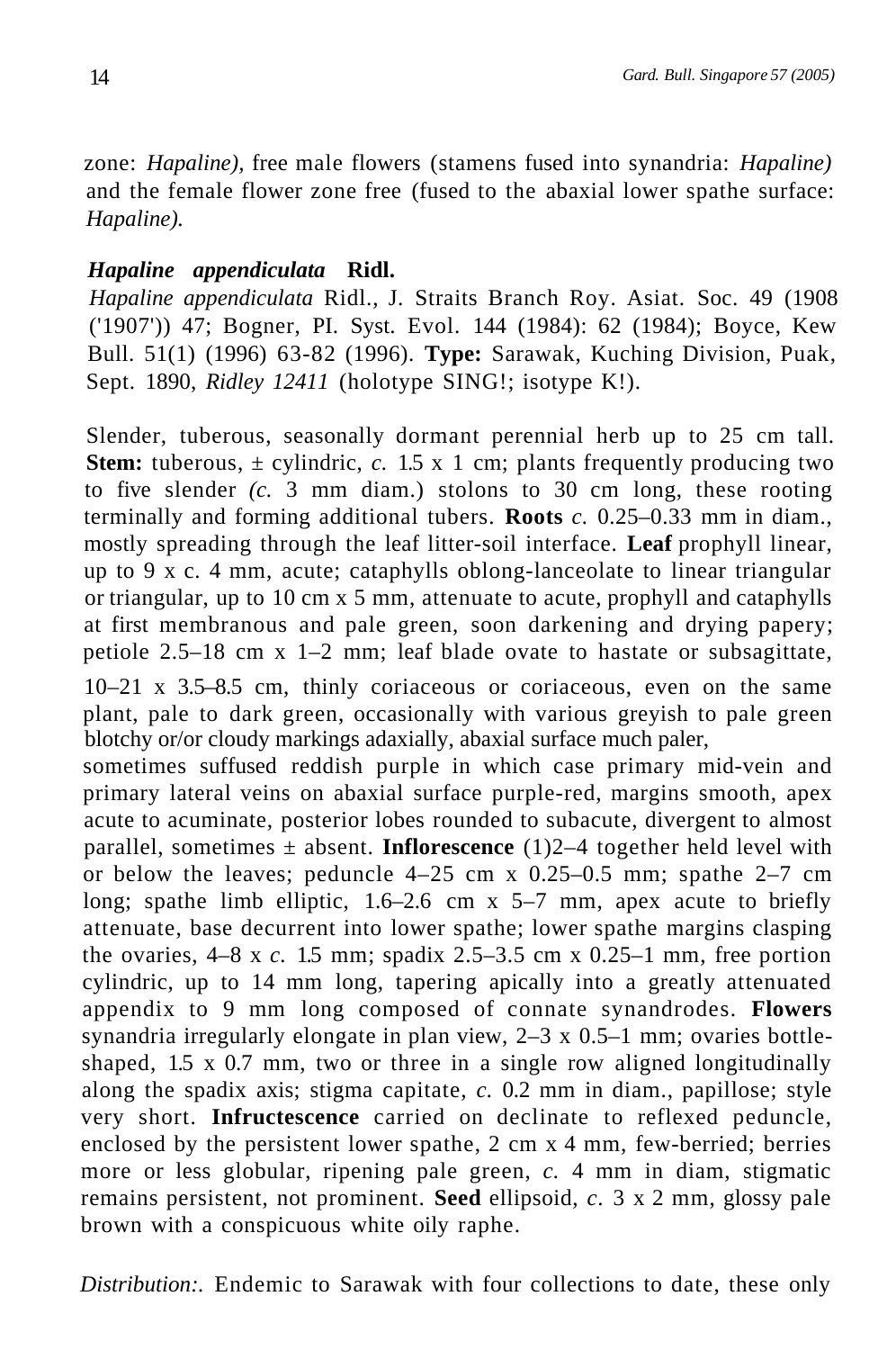

**Plate 1.** *Hapaline appendiculata* **Ridl.** 1. A typical flowering individual at Tringgus (*Boyce, Kisai & Tisai AR-1017*). Note the greatly elongated appendix comprised of fused synandrodes; 2. A form with little or no posterior leaf lobe development; 3. An example of the leaf variegation present at Tringgus.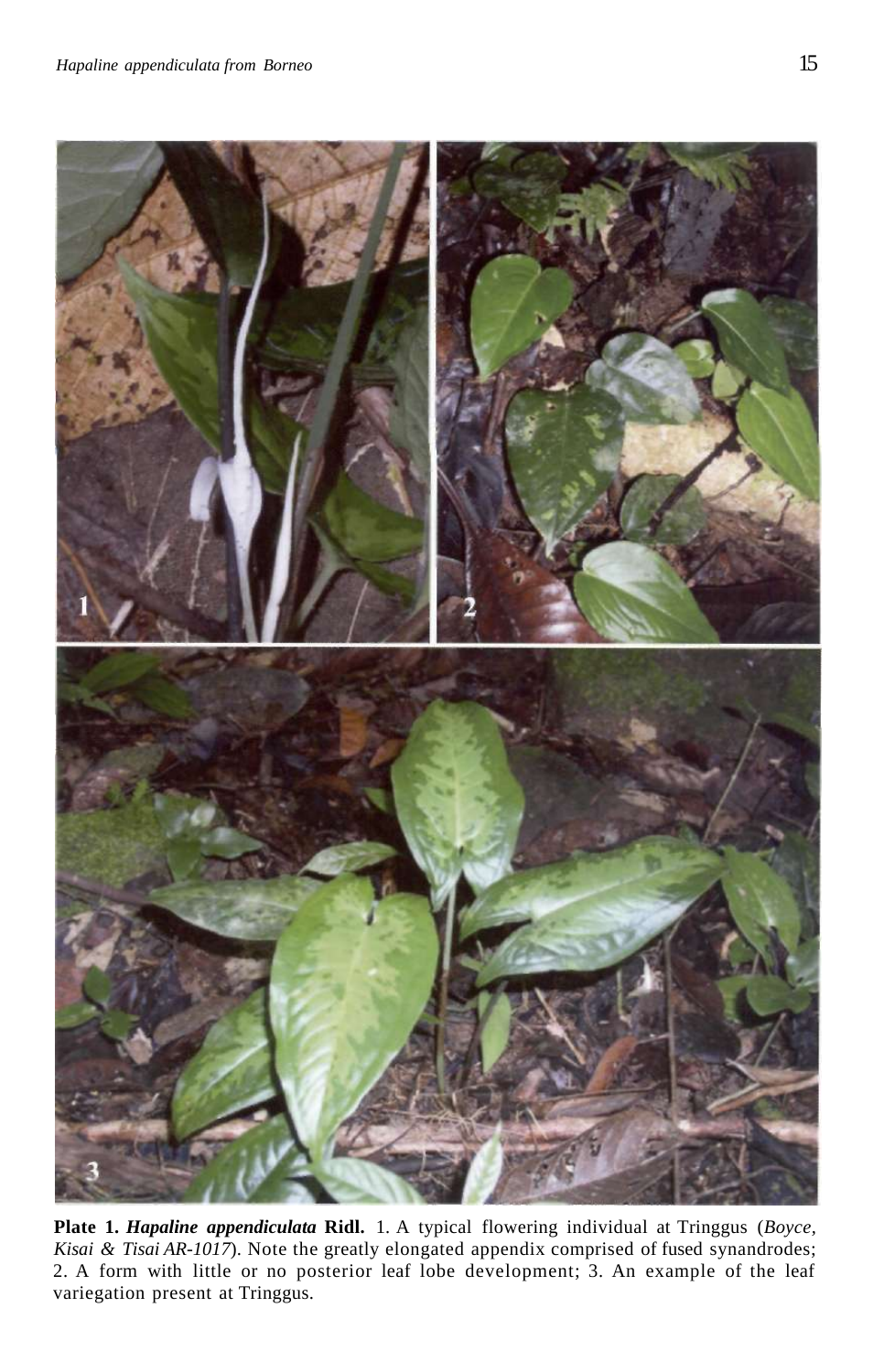from Kuching Division (three collections) and Kapit Division (one collection).

*Other specimens seen:* SARAWAK. Kuching Division: Krokong, Kampung Tringgus, Sungai Bong, 01° 15' 22.8"; 110° 05' 53.9", 4 March 2005, *P.Boyce, Jelend & Jepom AR-1017* (SAR, UNIMAS); Bau, Bidi, 6 Dec. 1905, *Hewitt 476* (SING!). Kapit Division: Belaga, Long Linau, near Punan Lusong to Long Jakah, 8 Sept. 1978, *Burtt & Woods 11477* (E!).

*Ecology:* Lowland evergreen moist valley forest on shales and basalt. Only recorded altitude c. 150 m asl (Tringgus). Both Bornean *Hapaline* are associated with shale and basalt whereas all other *Hapaline* species (all extra-Bornean) are restricted to karst limestone. *Hewitt 476* is purportedly from a limestone habitat (Bidi). However, repeated visits to the site by the authors have failed to refind *Hapaline* and it is possible that the locality data are in error.

*Notes:* Based on the paucity of collections, *Hapaline appendiculata* appears to be one of the rarest aroids in Borneo. However, considering its diminutive size, the periodically dormant nature of the plant and the fact that aroids have received scant attention from field workers since Ridley's time, it is equally possible that it is simply overlooked during fieldwork. It is worth noting that the Kuching and Kapit collections of *H. appendiculata* are 340 km apart with much of the intervening forest botanically unexplored.

*Hapaline appendiculata* was not visible during several previous visits by the authors to Tringgus although on the trip that lead to the collection discussed here it was abundant and flowering gregariously.

The method of seed dispersal is unknown although the oily raphe suggests ant dispersal, as occurs in other aroid genera with similar seed, e.g., *Biarum* Schott and *Eminium* Schott (both Mediterranean). The first author has observed morphologically similar seed of *Zingiber pseudopungens* R.M.Sm. and *Z*. *pachysiphon* B.L.Burtt & R.M.Sm. (Zingiberaceae) being carried by solitary foraging ants of the genus *Campanotus.* 

*Hapaline appendiculata* differs from *H. celatrix* P.C.Boyce (Brunei) by its seasonally dormant habit, thinly coriaceous leaves and greatly elongated sterile appendix. The habitat of *H. celatrix* is briefly seasonallydry riverine forest on shale. Both known localites of *H. celatrix* are more exposed (higher light levels) and presumably less humid for at least part of each day than the habitats of *H. appendiculata.* In neither locality is *H. celatrix* abundant.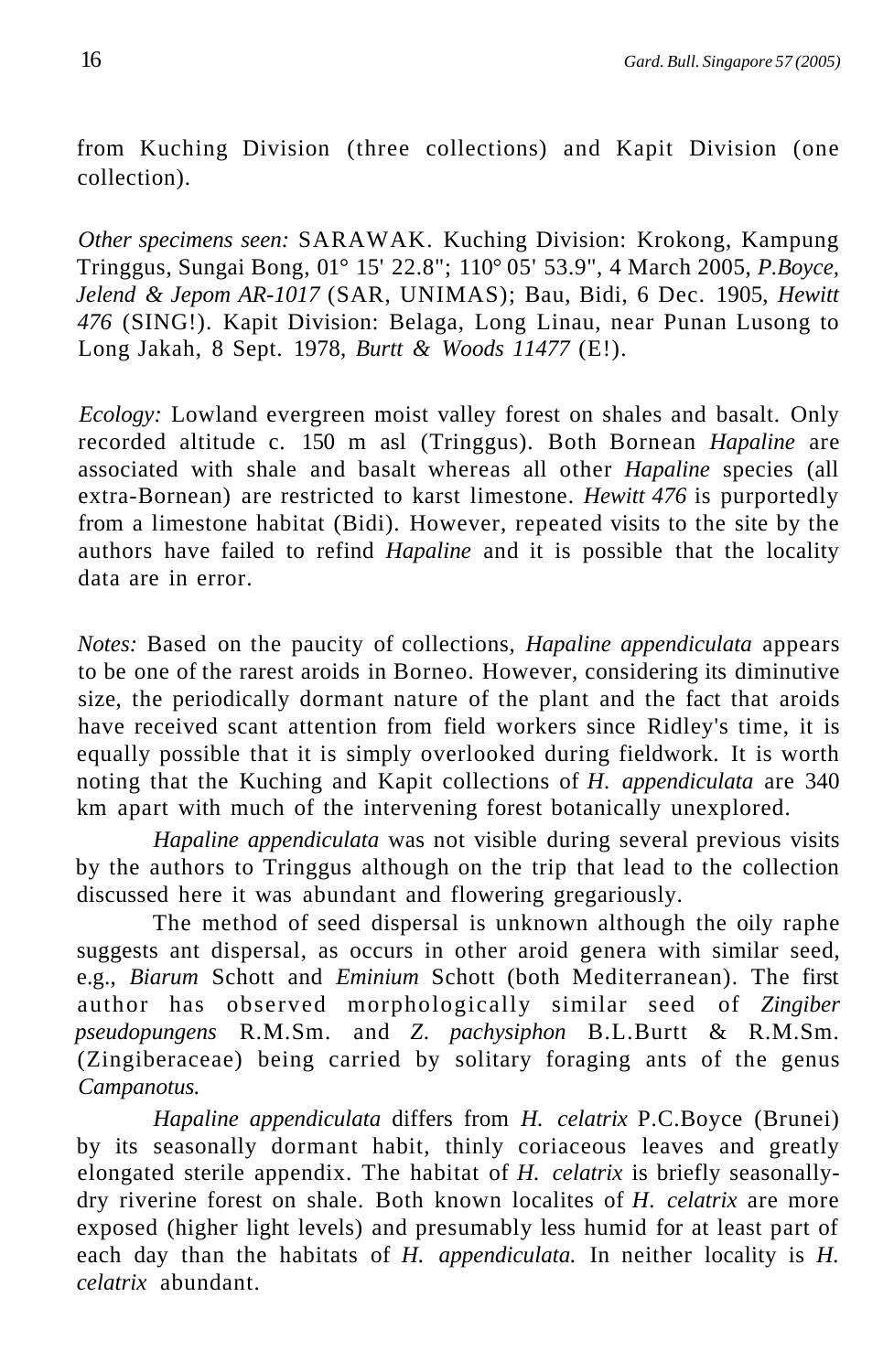

**Plate 2***. Hapaline appendiculata* **Ridl.** 4. A form with hastate concolorous leaves: 5. Showing the range of variation in leaf shape and markings present at Tringgus. These individuals were collected within 20 metres of one another.